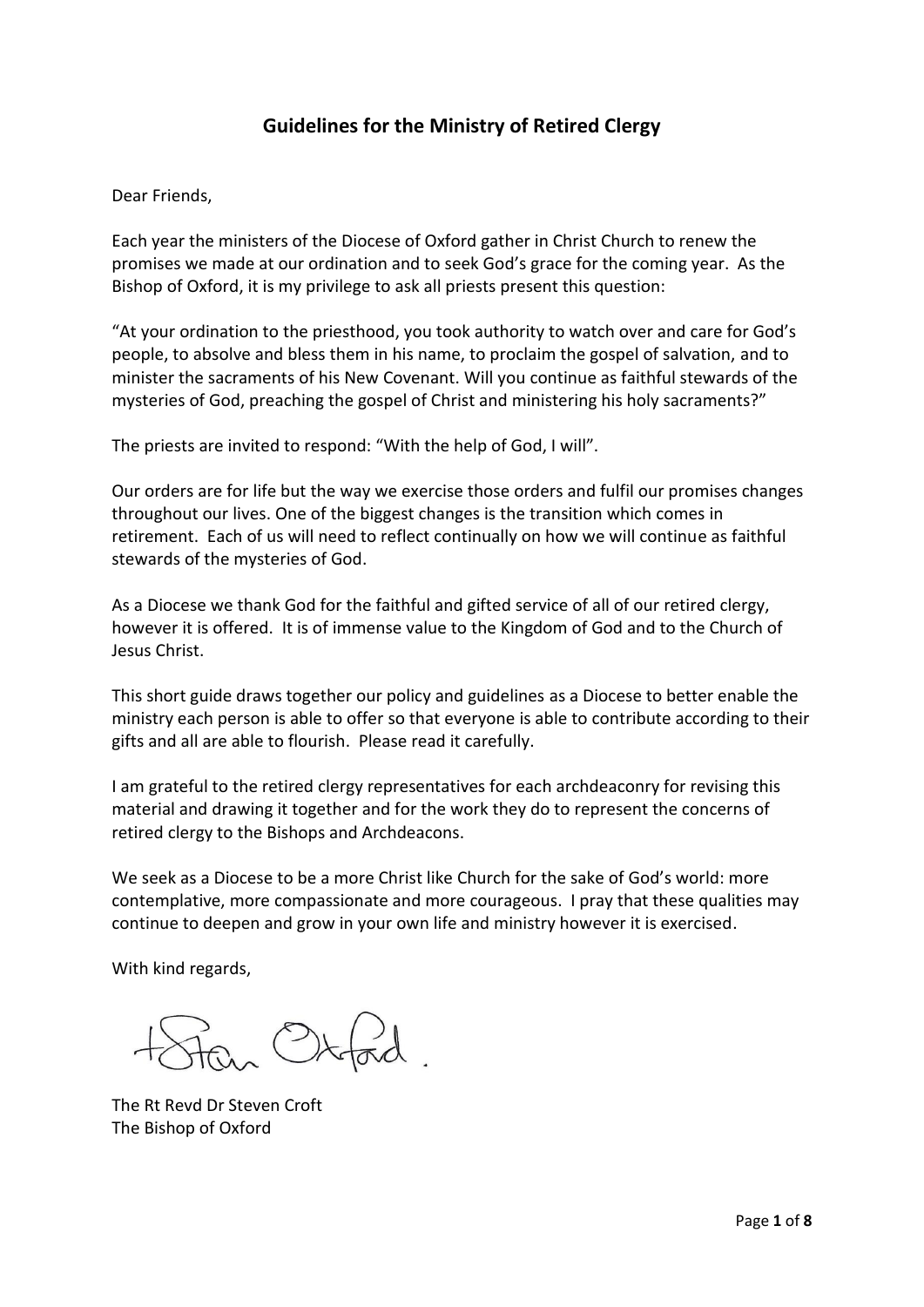## **1. Definition**

Ordination is for life but receiving a stipend or a licence will come to an end at some point. 'Retired clergy' in these guidelines means clergy who no longer hold a licence, some of whom will have been stipendiary clergy and others Self Supporting Ministers (SSM). It does not mean that they might not be active in ministry! The majority (but not all) retired clergy have 'Permission to Officiate' (PTO) from their area bishop.

## **2. Starting Retirement**

Retirement can involve an enormous change in the lives of clergy. They will often be moving to a smaller house and will now be responsible for its maintenance and upkeep. They may be leaving friends or social structures or moving away from relatives. On retirement, many experience a sense of loss, similar to bereavement. This loss is felt by most people retiring from work, but, for clergy, there is an added dimension because they remain ordained and usually feel a calling to continue to minister as a priest in some way. A lay person on retirement is often able to offer more time to their local, and indeed the national church in a whole variety of ways which is much appreciated. This is not so straightforward for retired clergy who have moved to a new parish.

Oxford Diocese provides a residential preparation course for those approaching retirement and also a day course specifically about housing and finance. Information about these are available from the Deputy Director of Mission or you can discuss matters with your archdeaconry Retired Clergy Representative (RCR).

The Diocese of Oxford will pay for membership of the *Retired Clergy Association* for those retiring within the diocese.

If you have retired from a post in Oxford diocese the RCR will have been informed and will be in contact. If you have moved into the diocese, your former diocese may have notified Oxford and contact established and a PTO requested.

## **3. Retired Clergy Representative (RCR)**

In line with the House of Bishop's '*Policy on Granting Permission to Officiate 2018*', the pastoral care of retired clergy and support of their ministry is an important part of our diocesan policy. While this pastoral care is normally the responsibility of the appropriate parish priest or in some cases the area dean, it is ultimately the responsibility of the area bishop who appoints an RCR in each archdeaconry to assist in meeting these responsibilities.

Where possible, the area bishop also appoints, after consultation with the archdeaconry RCR and area dean, a deanery representative, who will endeavour to keep in touch with and support the retired clergy in their area.

When area bishops' offices learn of new retired clergy to their archdeaconry (usually because the person requests a PTO or because their previous diocese lets us know of their move), they are to pass the information onto the RCR. The RCR will aim to contact retired clergy soon after their arrival to the diocese to welcome them and to explore with them the shape of their ministry in retirement.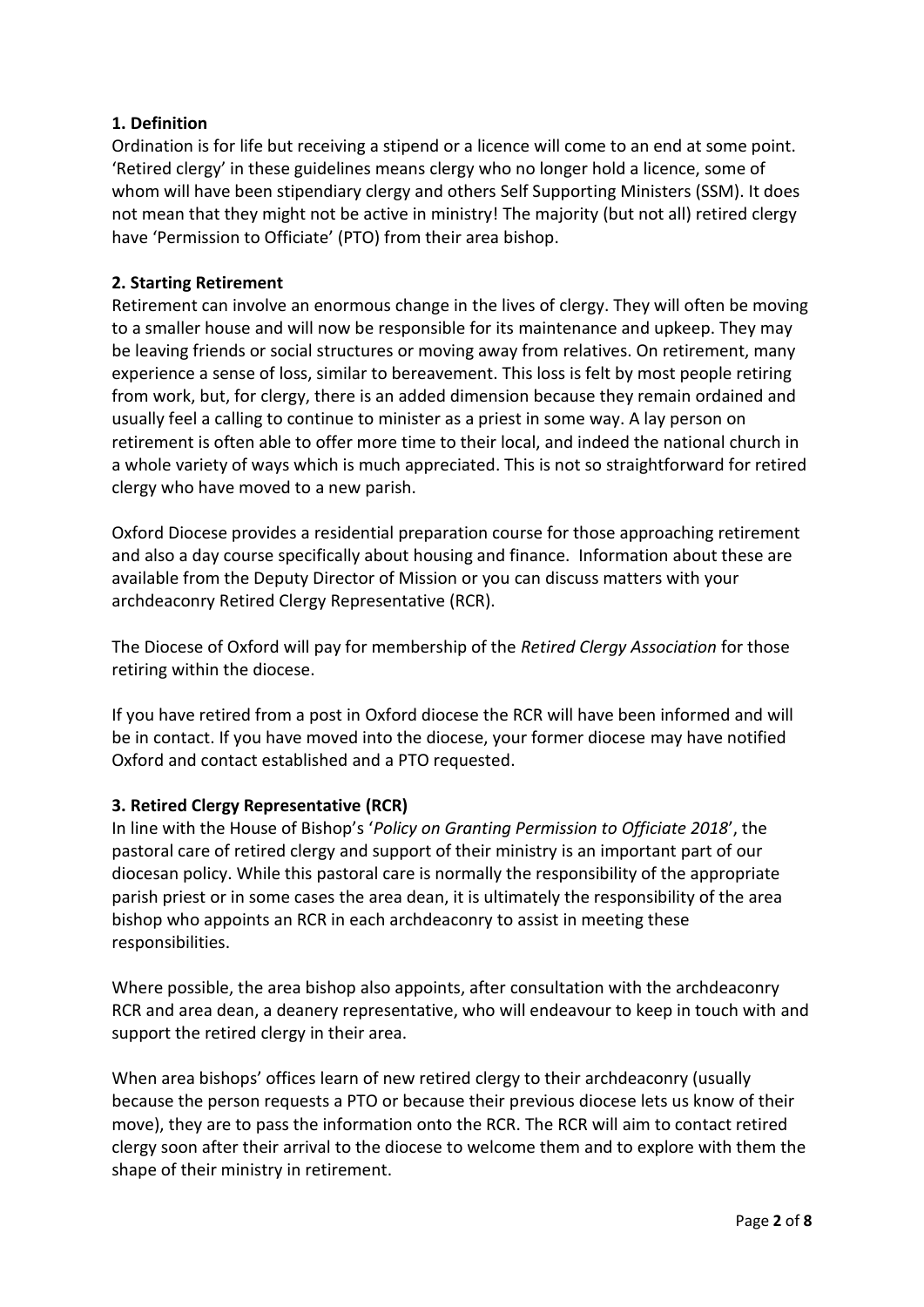The RCR will normally organise an annual gathering for retired clergy. Depending on the numbers and the geography, this could be for the whole diocese or for smaller areas. The area bishop and archdeacon will be invited to these annual events.

All retired clergy, whether with PTO or not, are invited to take part in the Maundy Thursday service in the Cathedral for the Blessing of the Oils and Renewal of Ministerial Vows.

Area Deans are encouraged to have regular communication with their RCR and to invite the RCR to a Deanery Chapter at least annually.

RCR to be invited annually, and where appropriate to an agenda item, to the archdeaconry area team meeting.

One of the RCRs to be invited once a year to speak to the Bishop Staff team's meeting.

#### **Archdeaconry Retirement Clergy Representatives**

| p.mckellen13@gmail.com   |
|--------------------------|
|                          |
| suemorton131@gmail.com   |
|                          |
| smithjl@btinternet.com   |
|                          |
| davidcknight45@gmail.com |
|                          |

#### **4. Ministry in Retirement**

#### **a) PTO and Safeguarding**

No priest may exercise public ministry in the Church of England without either a licence or PTO from a bishop. A condition of being granted a licence or PTO is that the current safeguarding procedures are adhered to which at present involves:

- 1. Receiving a new Enhanced DBS clearance
- 2. Attendance at the required safeguarding training courses

#### **It needs to be understood that without up to date DBS and safeguarding training, clergy may not robe at any service.**

Clergy given an office or post of significant responsibility (including a House for Duty), should have a licence rather than PTO and would not normally be regarded as 'retired'.

Clergy requesting PTO should contact their area bishop's office. This will automatically trigger the process to fulfil DBS and safeguarding requirements.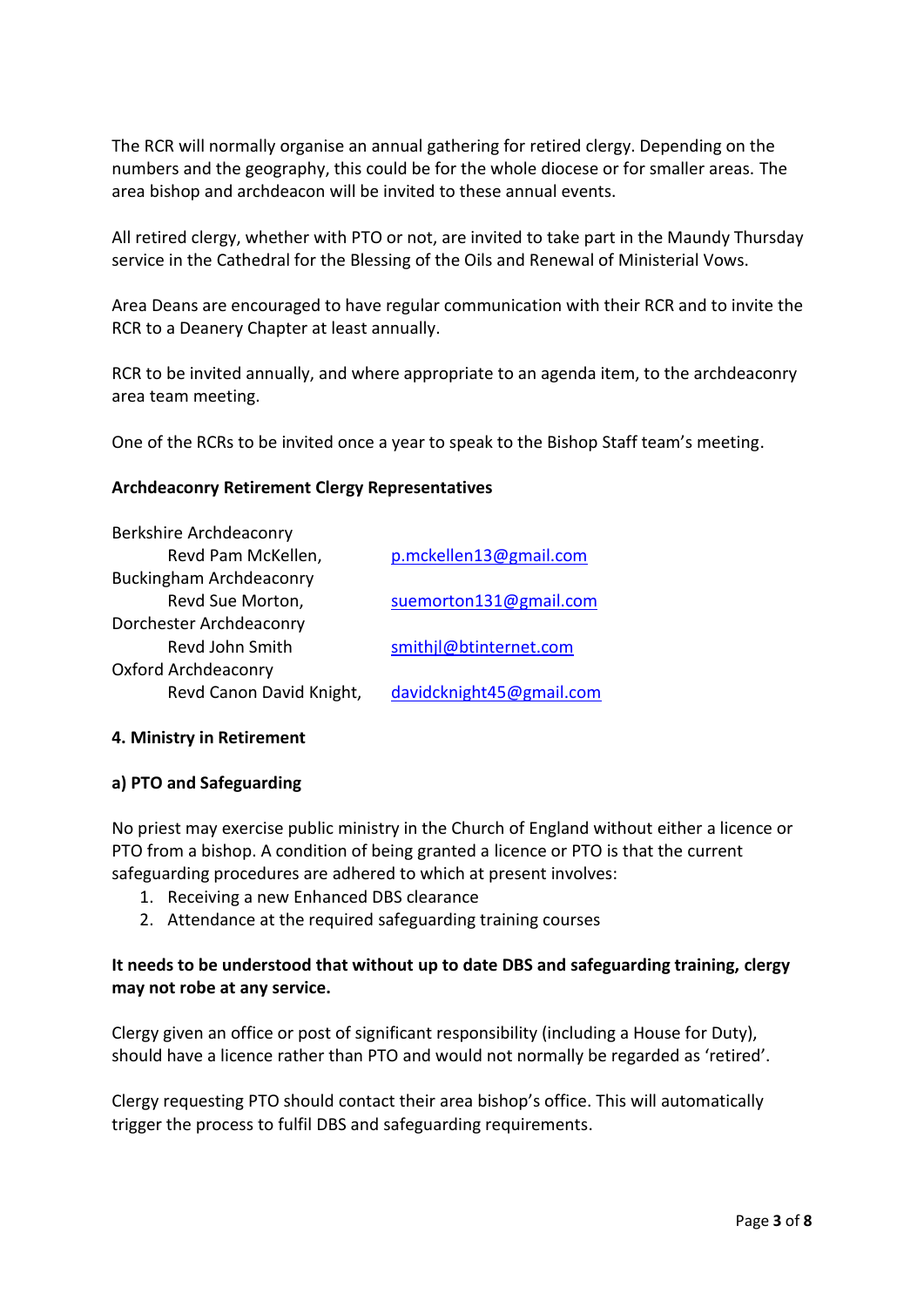PTO enables a cleric to officiate when invited to do so by an incumbent in the diocese in which the permission has been granted. A PTO is held at the diocesan bishop's pleasure and may be withdrawn at any time.

A priest with PTO in another diocese may be invited to conduct ministry on a one-off occasion by the invitation of an incumbent. It is the responsibility of the incumbent to contact their area bishop requesting confirmation that the invited priest has current PTO and is in good standing in their home diocese.

For repeated or regular ministry, the PTO of the other diocese is insufficient, and the priest in question must petition the area bishop of the archdeaconry in which the ministry is to take place for their PTO.

#### **b) Exercising Ministry**

Many retired clergy want to be active and are willing to offer their expertise in a supporting pastoral ministry, freed from some of the formal and administrative business of being a parish priest or sector minister.

All ministry should be supportive, enabling others to fulfil their own ministry. Retired clergy are most appreciated when they sensitively fill gaps that the existing team find it difficult to cover.

Retired clergy should never regard it as a right (or necessary to be true to their priestly ordination) that they should preach or preside at the Eucharist: the purpose of their ministry is to further the Kingdom rather than to make the retired feel they are valued.

Retired clergy may be a reservoir of theological, spiritual, counselling and other experience, available to the church, especially in the area of collaborative ministry. The diocese endeavours to make full use of this valuable resource, while recognising that it is always on a voluntary basis (see, 'Fees, Expenses and other Payments' below). This is by no means an exhaustive list but some examples of specialised areas of potential ministry in the Diocese include – Ministry Accompaniment, Bishop's Ministry Development Reviewers, End of Curacy Assessments, and Supporting the Ministerial Development and Training Programmes.

Retirement ministry might be of offering help in the local parish as and when required. This could vary between a very full involvement to being available for holiday or emergency cover only. It is good practice for the relationship and duties be set out in a working agreement. Ultimately the incumbent decides what ministry, if any, a retired cleric should have in their parish and retired clergy must respect this.

Some retired clergy are happy to offer help anywhere in the deanery (or wider) as required. In some cases, assisting a parish for a more focussed period in a vacancy can be helpful. The area bishop or archdeacon may approach some retired clergy for assistance in areas underresourced with clergy.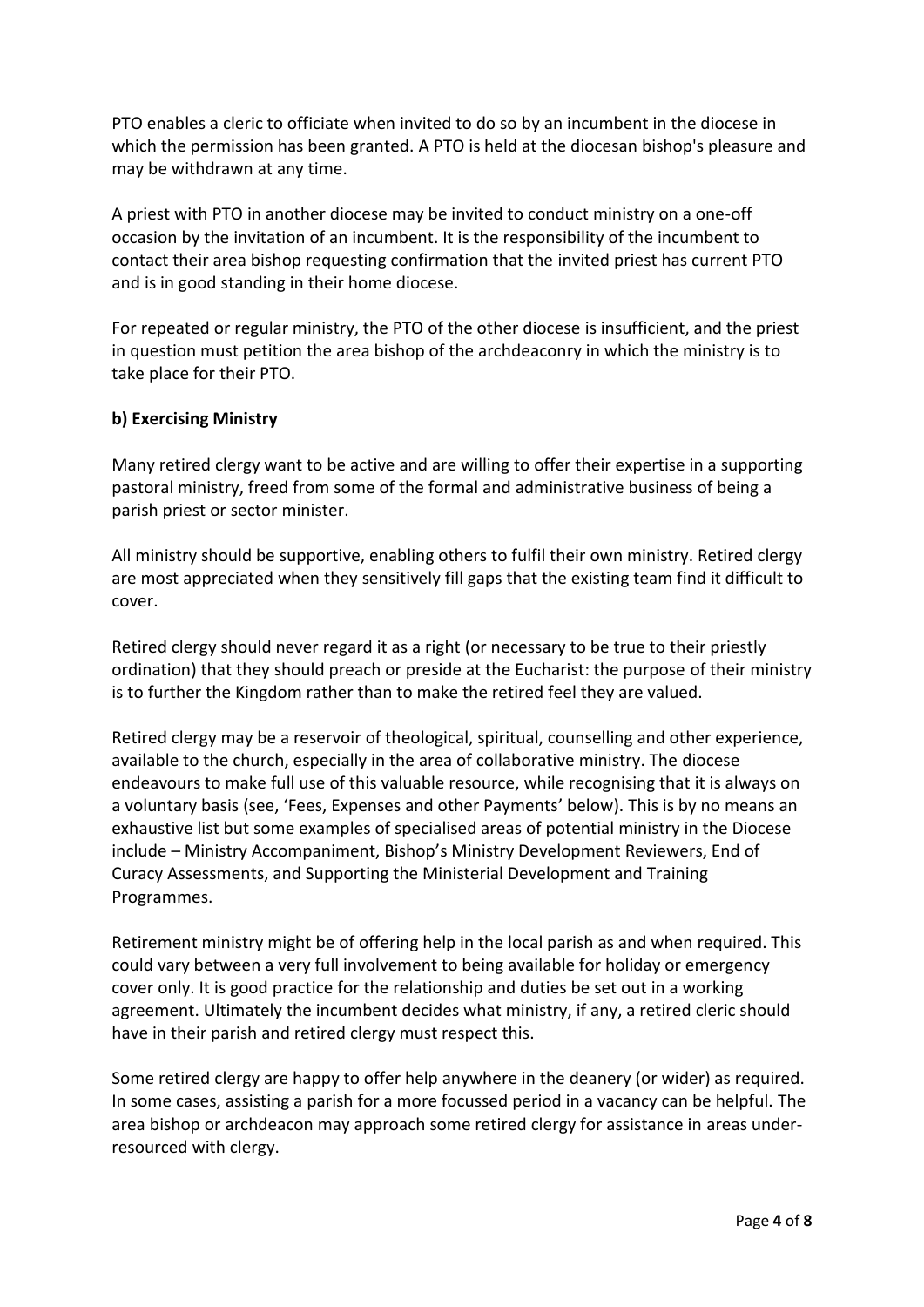Nobody should feel obliged to undertake voluntary tasks and all such tasks, whether in the parish or wider, should have a provision for review.

If a retired cleric finds him/herself at odds with the vision of their incumbent, the area dean should try to find a nearby parish where the retired cleric can minister harmoniously with another incumbent. Sometimes the RCR may be asked to listen to and support a retired cleric in a difficult situation.

### **c) Conducting Public Worship**

Apart from vacancies and emergencies, the request to conduct public worship should be issued by the incumbent. Those inviting retired clergy to conduct worship should ensure that they are given all the information they need in advance. A form for this is offered at Appendix 1.

When invited to conduct public worship, retired clergy should bear in mind that the worship should be consistent with the usual pattern and conduct of worship of that church; care should also be taken to respect the ministry of lay people and, where the laity is regularly involved in worship, this practice should be encouraged. When arranging the worship, it is important to be sensitive in enquiring whether a Reader will be preaching or performing a liturgical role during the service.

#### **5. Ministerial Review and Continuing Ministerial Education (CME)**

Retired clergy are not required to have an annual ministerial review; if though they wish to have a review, they are welcome to contact the area office and request it.

Clergy with PTO are welcome and encouraged to take up CMD provision offered by the Diocese of Oxford. As a mark of the Diocese's gratitude for your ministry amongst us, course fees are waivered for all retired clergy. Details of courses available can be found here, <https://www.oxford.anglican.org/mission-ministry/serving-god-together/cmd/>

#### **6. Disciplinary Procedures**

All clergy, retired or not, are subject to the Clergy Discipline Measure 2003 (CDM). In the case of clergy with PTO the bishop may simply revoke the Permission, although in serious cases the CDM is an option.

#### **7. Representation**

The Church Representation Rules were changed in 2004 (Membership of Deanery Synods Rule 24) to give a limited franchise to those with PTO.

Those with PTO have the statutory right to elect one of their number, for every ten or less in a Deanery, onto the House of Clergy of the Deanery Synod, which may also co-opt those with PTO. Those so elected or co-opted may vote and stand as candidates in Diocesan and General Synod elections.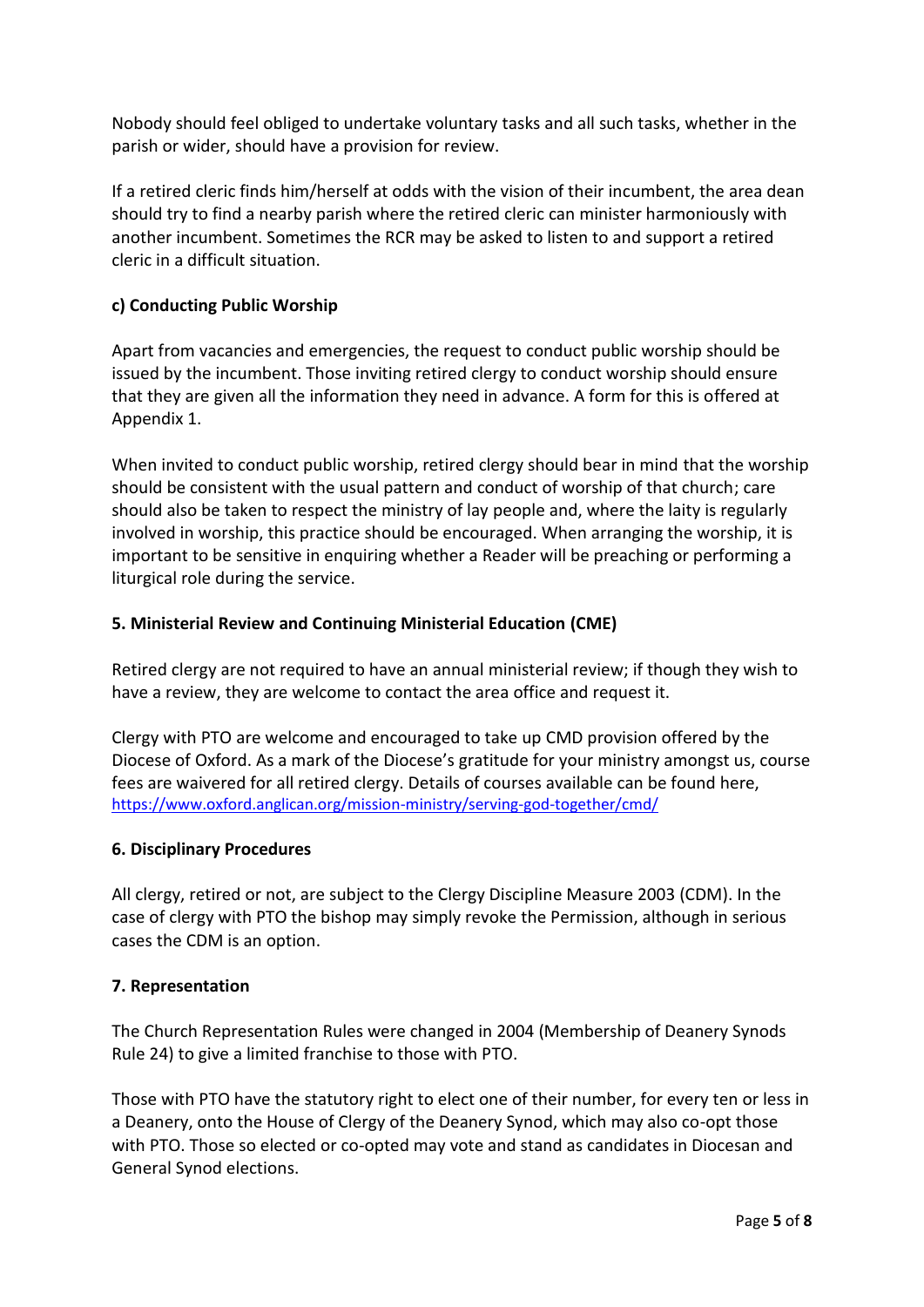Area Deans with Lay Chairs are encouraged to be proactive in ensuring ongoing, active PTO representation on their Deanery Synods. Without this representation, retired clergy are disenfranchised and can play no part in the governance of the church.

Those with PTO do not have an automatic right to be members of the Deanery Clergy Chapter, as it is not a synodical body. Practice varies in different deaneries: some deaneries may invite retired clergy to some or all of their chapter meetings, some only a small number, and some deaneries have separate chapter meetings for retired clergy.

#### **8. Communications**

There is an eNews mailing for regular diocesan news. The eNews mailing is sent to all licenced and PTO clergy.

If you cannot find the information that you require on the diocesan website, the RCRs are always glad to be of help.

#### **9. Fees, Expenses and other Payments**

Oxford Diocese conforms to the guidelines issued by the Church of England Ministry Division and the changes made by General Synod which were effective from 1<sup>st</sup> January 2013. The diocesan website gives information about the diocesan fees policy, <https://www.oxford.anglican.org/support-services/finance/parochial-fees/>

Normally it is the incumbent's responsibility to request help from retired clergy for conducting occasional offices (baptisms, weddings and funerals) and their associated visiting. It has to be understood that the fees belong to the parish (partly repaid to the ODBF) and so when an individual or a funeral director makes a direct approach to a retired cleric, the retired cleric must seek the agreement of the incumbent of the appropriate benefice and make arrangement for the fees to be paid to the PCC. It is the PCC's responsibility to pay two thirds of the fee locally to the retired cleric (without a licence and with PTO), and to remit to the ODBF the remaining third of the fee. No clergy person is allowed to take services without the appropriate permission or authorization. It is essential that these procedures are followed so that the ODBF can meet its audit and other legal obligations.

#### **10. Retired Clergy Leaving the Diocese**

When a retiring clergy person leaves the diocese, the area bishop will invite them for an exit interview. RCR to be informed of retired clergy leaving the diocese.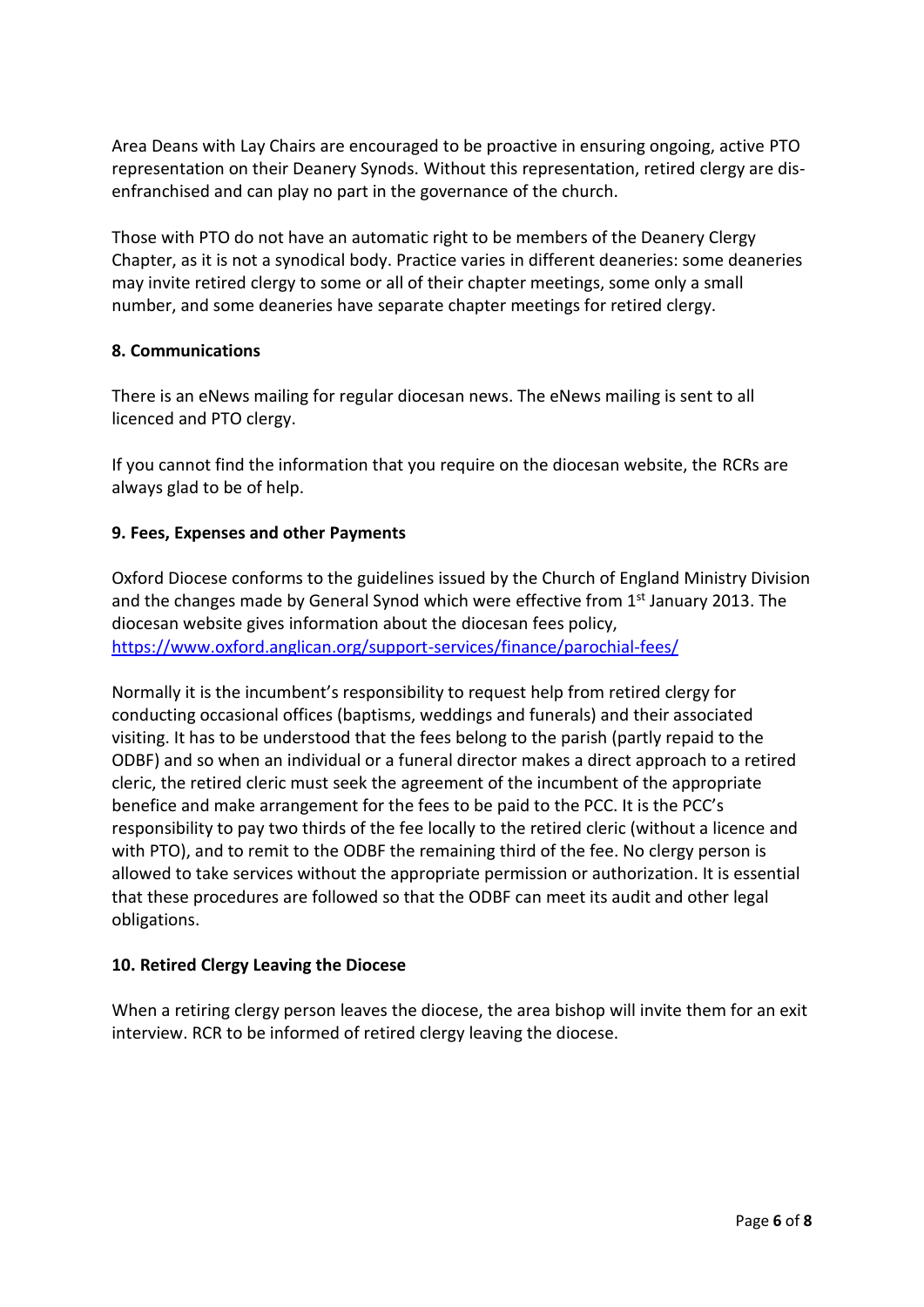#### **11. Additional resources**

Safeguarding: National Policy & Practice

[www.churchofengland.org/media/37378/protectingallgodschildren.pdfwww.churchofengla](http://www.churchofengland.org/media/37378/protectingallgodschildren.pdfwww.churchofengland.org/media/37405/promotingasafechurch.pdf) [nd.org/media/37405/promotingasafechurch.pdf](http://www.churchofengland.org/media/37378/protectingallgodschildren.pdfwww.churchofengland.org/media/37405/promotingasafechurch.pdf)

The Parochial Expenses of the Clergy

[https://www.churchofengland.org/more/clergy-resources/national-clergy-hr/life-events](https://www.churchofengland.org/more/clergy-resources/national-clergy-hr/life-events-parochial-fees-and-guidance/guide-church)[parochial-fees-and-guidance/guide-church](https://www.churchofengland.org/more/clergy-resources/national-clergy-hr/life-events-parochial-fees-and-guidance/guide-church)

Clergy Pensions Scheme [https://www.churchofengland.org/sites/default/files/2019-](https://www.churchofengland.org/sites/default/files/2019-06/2019%20Clergy%20Booklet%20v%201.0_0.pdf) [06/2019%20Clergy%20Booklet%20v%201.0\\_0.pdf](https://www.churchofengland.org/sites/default/files/2019-06/2019%20Clergy%20Booklet%20v%201.0_0.pdf)

Retired Clergy Association [www.rcacoe.org](http://www.rcacoe.org/)

Supporting the Ministry of Retired Clergy [https://www.churchofengland.org/sites/default/files/2017-](https://www.churchofengland.org/sites/default/files/2017-10/supporting%20ministry%20of%20retired%20clergy%20june%202014.pdf) [10/supporting%20ministry%20of%20retired%20clergy%20june%202014.pdf](https://www.churchofengland.org/sites/default/files/2017-10/supporting%20ministry%20of%20retired%20clergy%20june%202014.pdf) (From which much of this document has been drawn.)

> v. 1 Epiphany 2020